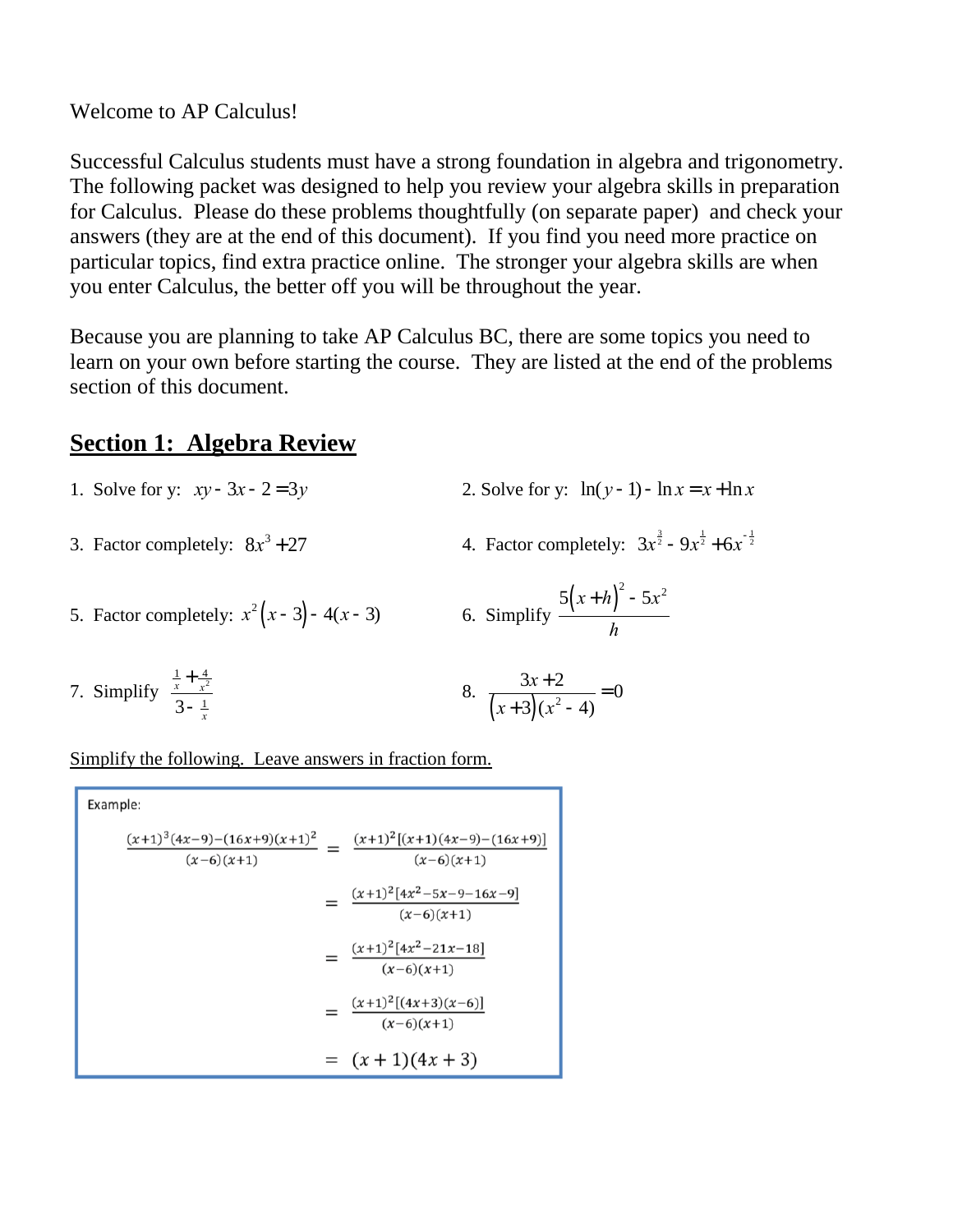9. 
$$
(x-1)^3 (2x-3) - (2x+12)(x-1)^2
$$
  
10.  $\frac{(x-1)^2 (3x-1) - 2(x-1)}{(x-1)^4}$ 

Simplify by rationalizing the numerator:

Example:  
\n
$$
\frac{\sqrt{x+4}-2}{x} = \frac{\sqrt{x+4}-2}{x} \cdot \frac{\sqrt{x+4}+2}{\sqrt{x+4}+2} = \frac{x+4-4}{x(\sqrt{x+4}+2)} = \frac{x}{x(\sqrt{x+4}+2)} = \frac{1}{\sqrt{x+4}+2}
$$

$$
11. \quad \frac{3-\sqrt{x+9}}{x} \qquad \qquad 12. \quad \frac{\sqrt{x+h}-\sqrt{x}}{h}
$$

Solve each over the real numbers. Write your answer in interval notation.

13.  $|x-3| \le 2$  14.  $|2x+1| > 4$  15.  $x^2 - 3x - 10 < 0$ 

### **Section 2 : Exponentials and Logarithms**

Solve each equation over the real numbers. Round all decimal answers to the nearest thousandth.

- 16.  $4^x = 8^{x+1}$  17.  $2 \times 3^x + 5 = 17$  18. 5e  $4^x = 8^{x+1}$  $2x + 4 = 27$
- 19.  $\log_3 x = 2$  20.  $\ln x = 4$  21.  $\log_3 6 + 2\log_3 x = \log_3 54$ 19.  $\log_3 x = 2$

22. Expand using the laws of logs:  $\log \frac{3x^2y^3}{\sqrt{2}}$ *z* 4 *w*

23. Write as 1 log statement:  $2\ln\sqrt{x} - \frac{1}{3}$ Simplify using the fact that  $a^{\log_a x} = x$  $\frac{1}{3}$ ln *y* + ln *z* - 4ln *w*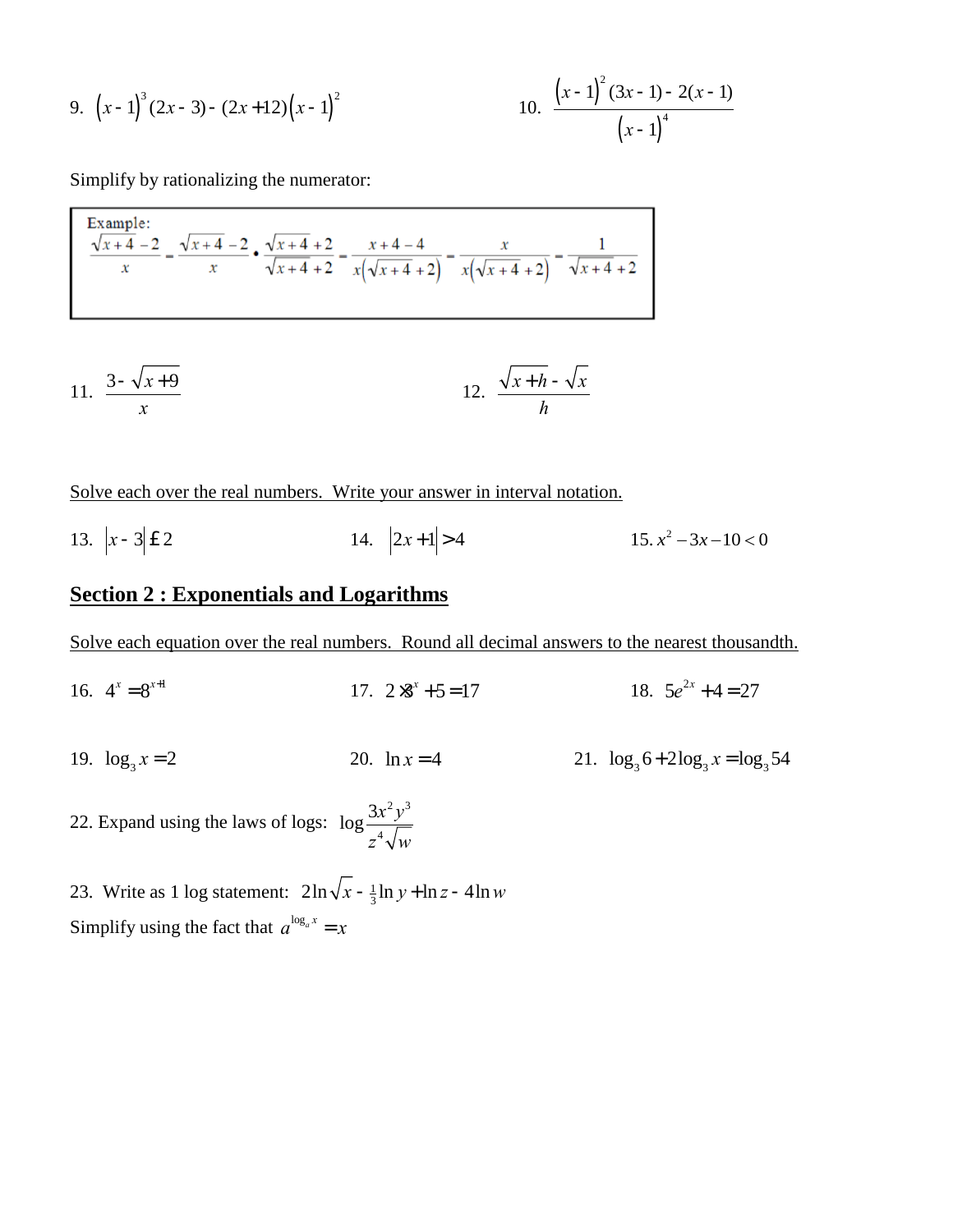Example: Simplify  $5^{\log_5 25} = 25$ Example: Simplify  $e^{\frac{1}{2} \ln 3} = e^{\ln 3^{\frac{1}{2}}} = 3^{\frac{1}{2}}$ Example:  $e^{(2\ln\frac{1}{4})t} = \left(e^{2\ln\frac{1}{4}}\right)^t$  using the property of exponents:  $\left(a^b\right)^c = a^{bc}$  in reverse  $=\left(e^{\ln\left(\frac{1}{4}\right)^2}\right)^{1}$ using the property of logs  $a \log b = \log b^a$  $=\left(\left(\frac{1}{4}\right)^2\right)^t$  using the fact that  $a^{\log_a x} = x$  $=\left(\frac{1}{4}\right)^{2t}$ using the property of exponents:  $(a^b)^c = a^{bc}$ 

25.  $e^{(\frac{1}{10}\ln\frac{3}{4})t}$ 24.  $e^{t\ln 5}$ 

### **Section 3: Trig review**

In Calculus, trigonometry shows up randomly so there are things you need to remember. You need to know the 3 Pythagorean Identities, your double angle and power reducing identities and You MUST know your special values.

26. List the Pythagorean identities : 1. 2. 3. 27. Double angle identities:  $\cos 2x =$ **or or**  $\sin 2x =$  $\sin^2 x =$ 28. Power reducing identities:  $\cos^2 x =$ 29. Leave all answers in radical form: b.  $\sin\left(\frac{7\pi}{6}\right)$  c.  $\sec\left(\frac{\pi}{6}\right)$ a.  $\cos(\frac{3\pi}{4})$ d.  $\sin\left(\frac{\pi}{2}\right)$ f.  $cot\left(\frac{7\pi}{4}\right)$  g.  $cos\left(\frac{5\pi}{3}\right)$ e.  $\cos(\pi)$ h.  $\sin\left(\frac{\pi}{3}\right)$ j.  $\sin^{-1}\left(\frac{\sqrt{3}}{2}\right)$  k.  $\cos^{-1}\left(-\frac{1}{2}\right)$ i.  $\cos\left(\frac{5\pi}{6}\right)$ 1.  $\sin^{-1}\left(-\frac{\sqrt{2}}{2}\right)$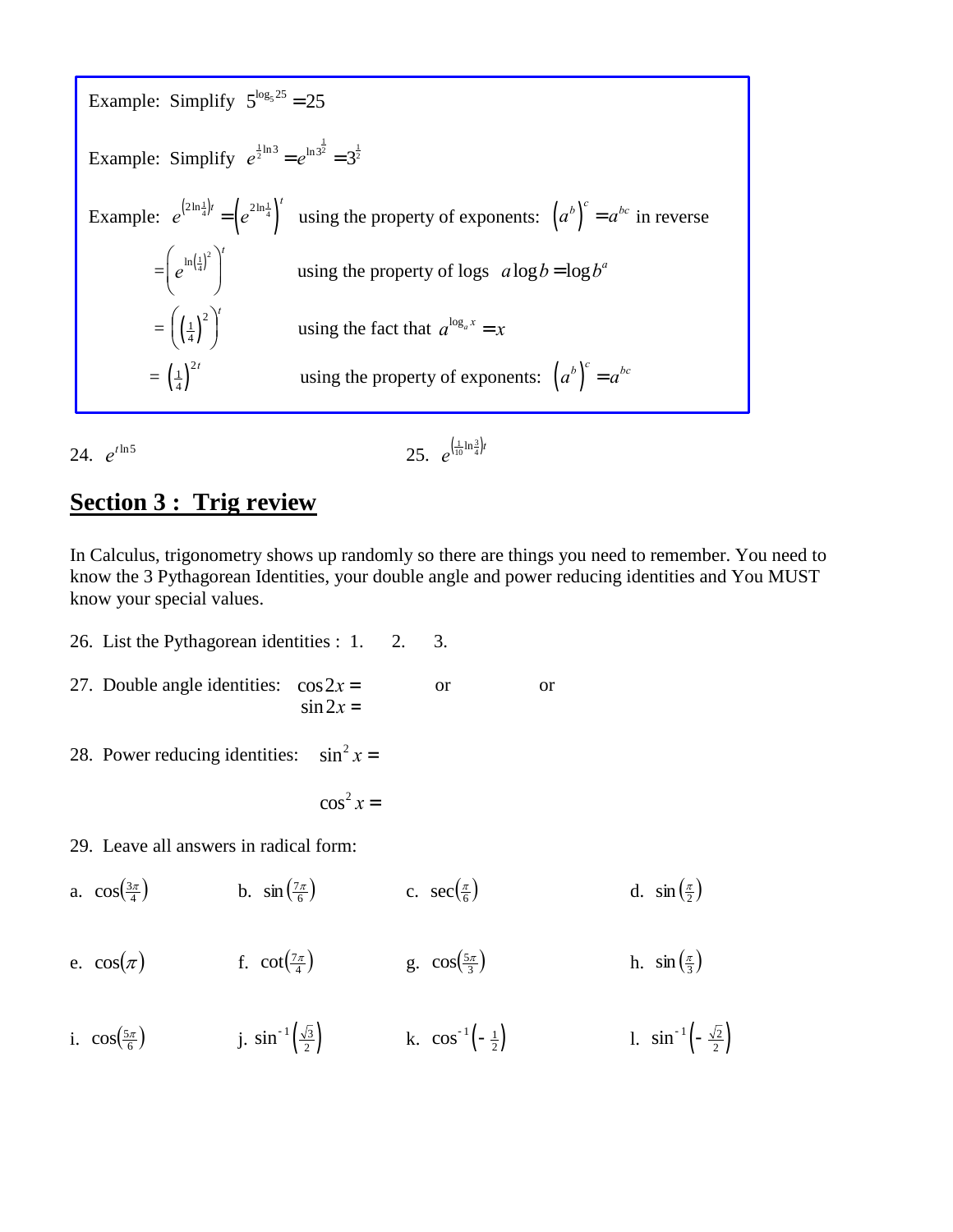# **Section 4: Graphing review**.

| Quick Review         |                                                                                                         |                       |
|----------------------|---------------------------------------------------------------------------------------------------------|-----------------------|
| <b>Even Function</b> | Symmetric about the y axis<br>$f(-x) = f(x)$ for all x                                                  | $y = x^2$<br>Example: |
| <b>Odd Function</b>  | Symmetric about the origin<br>(equivalent to a rotation of 180<br>degrees)<br>$f(-x) = -f(x)$ for all x | $y = x^3$<br>Example: |

- 30. Determine algebraically whether each of the following is even or odd.
- a.  $f(x) = \frac{4x}{x^2-2}$  b.  $f(x) = \frac{4x}{x^2}$  c.  $f(x) = \frac{4x}{2}$ *x* 2 -3 *x* -3  $f(x) = \frac{4x^2}{4}$ *x* 4 -3
- 31. You should know the graphs of the basic functions. Graph the following:
- a.  $f(x) = \sqrt{x}$ d.  $f(x) = \sin x$  **f**  $f(x) = \cos x$  **f**  $f(x) = \tan x$ g.  $f(x) = \tan^{-1} x$  h.  $f(x) = e^x$  i.  $f(x) = \sqrt{x}$  **b.**  $f(x) = x^2$  $f(x) = x^3$ *x* **h**.  $f(x) = e^x$ *i*.  $f(x) = \ln x$

## **Section 5: linear functions**

- 32. Write the equation of the line through  $(3, 5)$  33. Write the equation of the line through with slope  $-\frac{2}{3}$ . Write your answer in (2, -3) and (-4, 1) in point-slope form. point-slope form. 3
- 
- 34. The slope of a line is  $-\frac{1}{2}$  $\frac{1}{2}$  and the line passes through the points (2, 5) and (-4, *y*). Find *y*.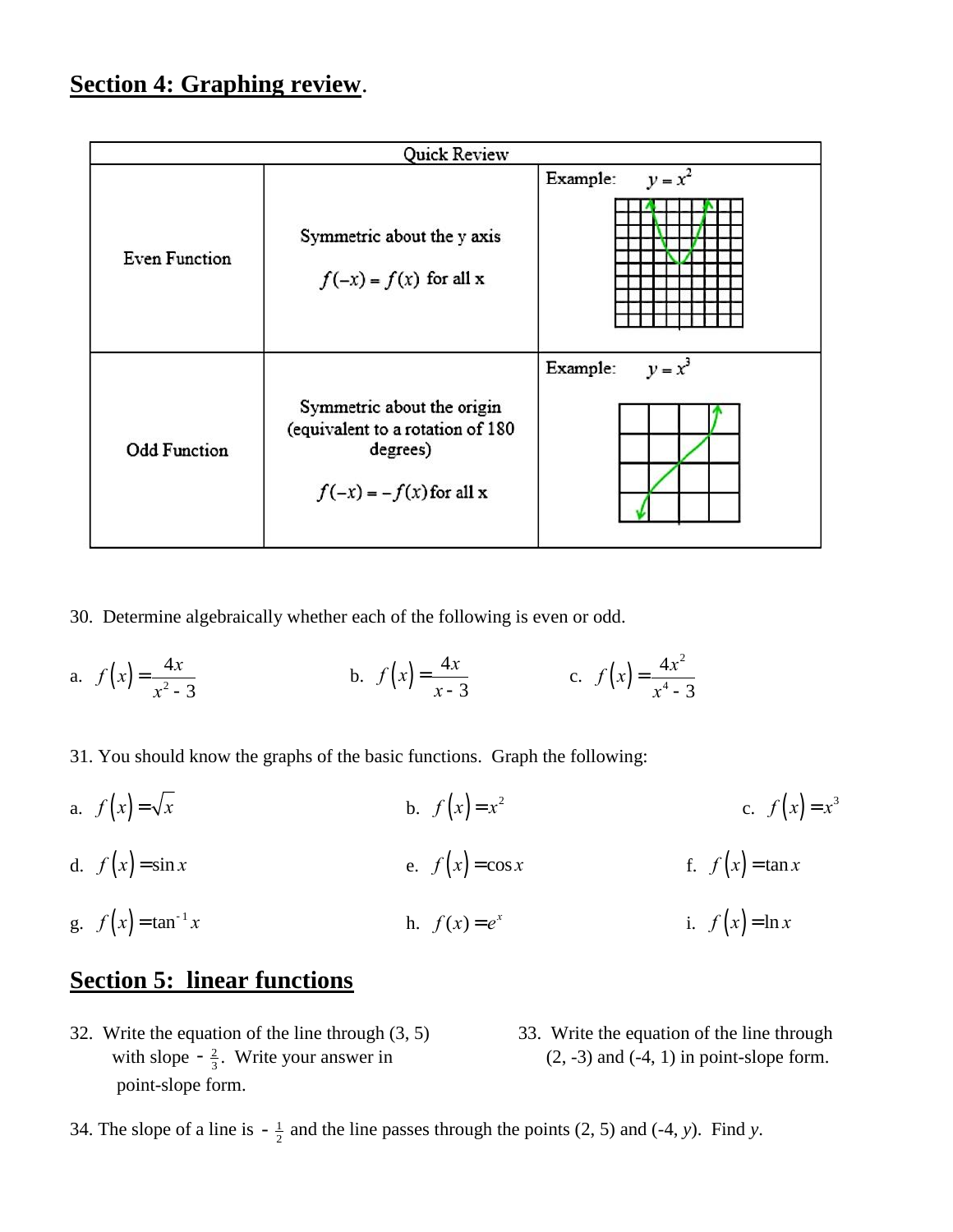### **Section 6: Average Rate of Change**

35. Find the average speed of a car that has traveled 350 miles in 7 hours.

36. Suppose  $f(1) = 2$  and the average rat of change of *f* between 1 and 5 is 3. Find  $f(5)$ .

#### **Section 7: Parametric Equations**

Sketch the graph, indicating orientation.

37.  $x = 2t - 5$ ,  $y = 4t + 3$ ,  $-1 \n\in t \n\in 4$ 38.  $x = 4\sin t$ ,  $y = 2\cos t$ ,  $0 \le t \le 2p$ 

#### **Section 8: Inverse Functions.**

39. Algebraically find the inverse of  $y = -\frac{2}{3}$ *x* +1 -5

40. If  $(a,b)$  lies on the graph of  $y = f(x)$ , what points lies on the graph of  $y = f^{-1}(x)$ 

41. Given the function 
$$
f(x) = x^3 + 2x + 1
$$
, find  $f^{-1}(4)$ .

#### **Section 9: Graphing Calculator Skills**

You should be able to do the following using the appropriate functions on your graphing calculator.

- Find an appropriate viewing rectangle for any function so that you can see a complete graph.
- Find x-intercepts (zeros) of a function. These are points.
- Find the intersection of 2 functions These are points.
- Find the relative maximum or minimum value of a function. Remember that relative max/min value is the y-coordinate of the point.

42. Given  $y = x^3 - 15x + 2$ 

- a) Find the appropriate viewing window to see a complete graph.
- b) Find the x-intercepts, accurate to 3 decimal places.
- c) Find the relative maximum and minimum values, accurate to 3 decimal places

```
43. Find the coordinates of the intersection points for the functions f(x) = x + 3, g(x) = -x^2 - x + 7
```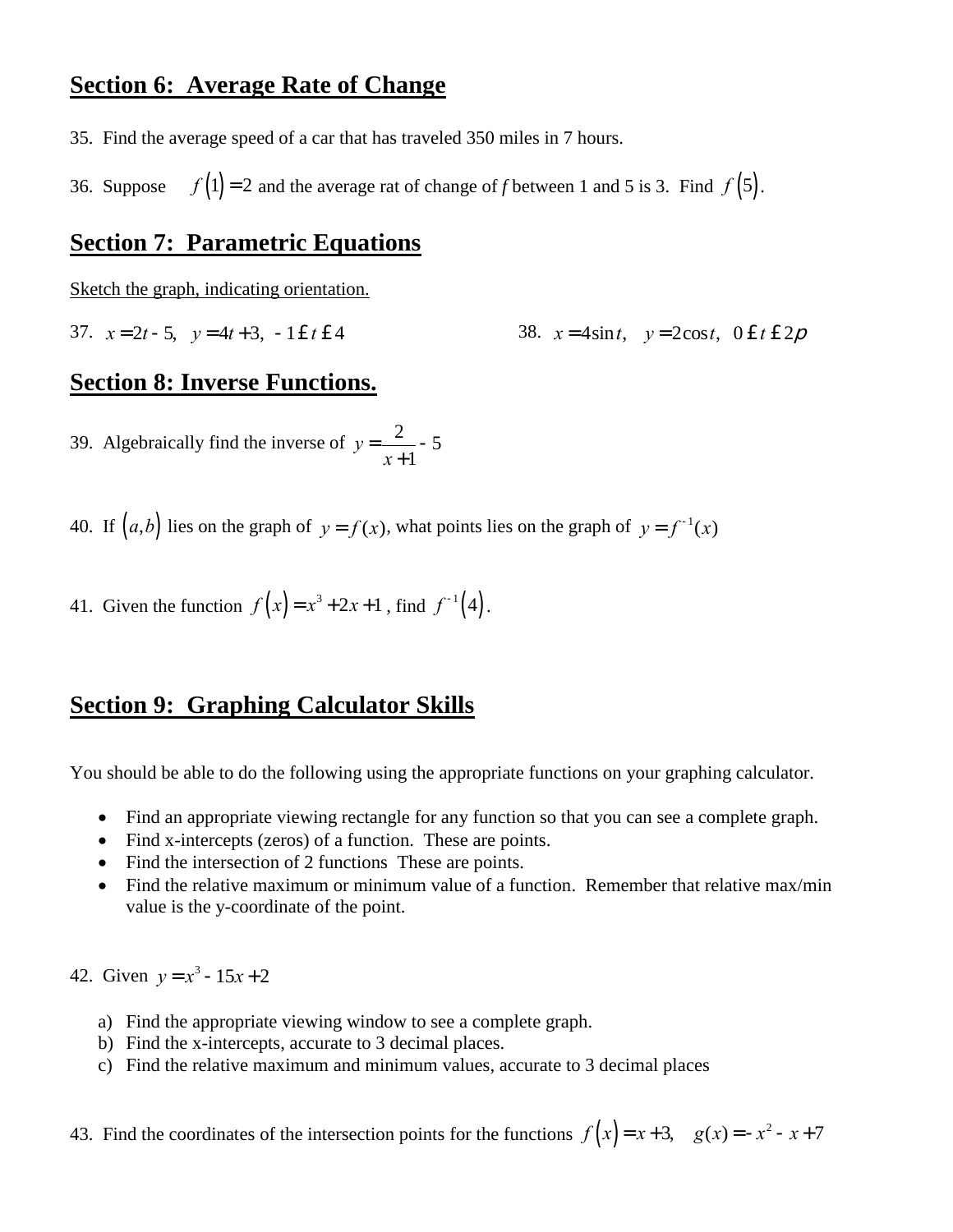#### **Section 10: Calculus Skills**

Using Khan Academy or other online resources, learn the product, quotient, and chain rules for derivatives. Also, memorize the following derivatives:

$$
\frac{d}{dx}(\sin x) = \cos x \qquad \qquad \frac{d}{dx}(\cos x) = -\sin x
$$

Use these to find the derivatives of each of the following:

44.  $f(x)=(2x+1)(3x-2)$  45.  $f(x)=\frac{2x+1}{2}$  $3x - 2$  $f(x) = \frac{2x}{2}$ *x*  $=\frac{2x+1}{2}$ -46.  $f(x) = x^3 \sin x$ 47.  $f(x) = \frac{\cos x}{4x^5}$  $4x^5 + 1$  $f(x) = \frac{\cos x}{1.5}$ *x*  $=$  $^{+}$ 48.  $f(x) = 5\sin 3x$  49.  $f(x) = \sqrt{\cos x}$ 50.  $f(x) = 5\sin^2(2x^3 - 4)$  51.  $f(x) = \sqrt[3]{\cos(x^2)}$  52.  $f(x)$  $(5x-1)^3$  $2x + 3$  $5x - 1$  $f(x) = \frac{2x}{x}$ *x*  $=\frac{2x+}{x}$ -

**Answers**

**Section 1: Algebra Review** 1.  $y = \frac{3x+2}{x-2}$  $x-3$ 2.  $y = x^2 e^x + 1$  $3. y = (2x + 3)(4x^2 - 6x + 9)$ 4.  $y = 3\sqrt{x}(x - 3 + \frac{6}{x})$  $\frac{0}{x}$ 5.  $y = (x - 3)(x + 2)(x - 2)$ 6.  $10x + 5h$  $7. \frac{x+4}{x(3x-1)}$  $8. x = -\frac{2}{3}$ 3 9.  $(x-1)^2(2x^2-7x-9)$  $10. \frac{3x^2-4x-1}{(x-4)^3}$  $(x-1)^3$  $11. - \frac{1}{2 + \sqrt{2}}$  $\frac{3+\sqrt{x+9}}{12. \frac{1}{\sqrt{x+h}+\sqrt{x}}}$ 13. [1,5] 14.  $\left(-\infty, -\frac{5}{3}\right)$  $\frac{5}{2}$ ) ∪ $\left(\frac{3}{2}\right)$  $\frac{3}{2}$ ,  $\infty$ )  $15. (-2.5)$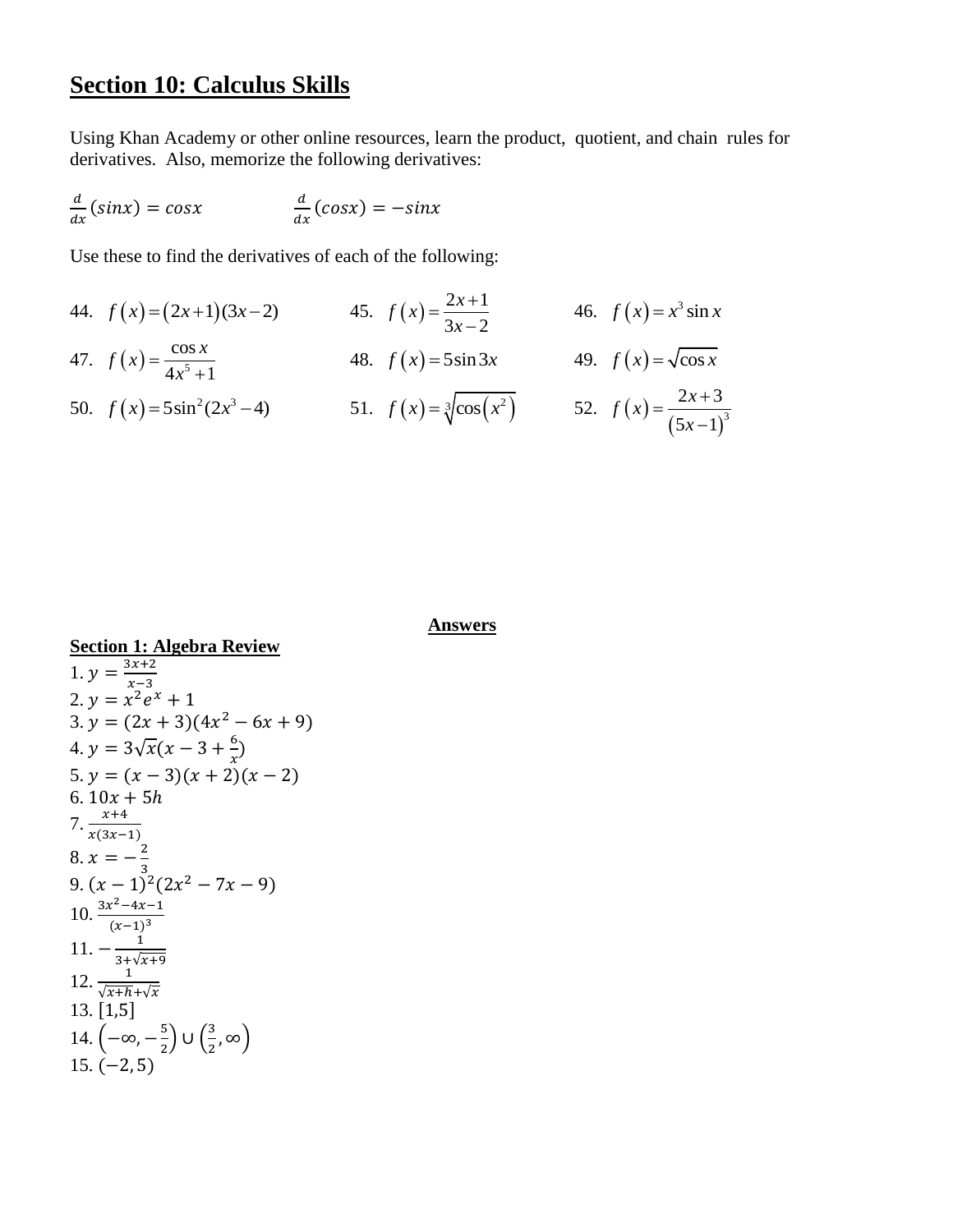### **Section 2: Exponentials and Logarithms**

 $16. -3$ 17. 1.631 18. 0.763 19. 9 20. 54.598 21. 3 22.  $\log 3 + 2 \log x + 3 \log y - 4 \log z - \frac{1}{3}$  $\frac{1}{2}$ log w 23.  $\ln \frac{xz}{w^4 \sqrt[3]{y}}$ 24. 5t 25.  $\left(\frac{3}{4}\right)$  $\frac{5}{4}$ t 10

#### **Section 3: Trig Review**

26. 
$$
\sin^2 \theta + \cos^2 \theta = 1
$$
;  $\tan^2 \theta + 1 = \sec^2 \theta$ ;  $\cot^2 \theta + 1 = \csc^2 \theta$   
\n27.  $\cos 2x = (\cos x)^2 - (\sin x)^2$  or  $2(\cos x)^2 - 1$  or  $1 - 2(\sin x)^2$   
\n $\sin 2x = 2 \sin x \cos x$   
\n28.  $(\sin x)^2 = \frac{1 - \cos 2x}{2}$ ;  $(\cos x)^2 = \frac{1 + \cos 2x}{2}$   
\n29. (a)  $-\frac{1}{\sqrt{2}}$  (b)  $-\frac{1}{2}$  (c)  $\frac{2}{\sqrt{3}}$  (d) 1 (e) -1 (f) -1 (g)  $\frac{1}{2}$  (h)  $\frac{\sqrt{3}}{2}$  (i)  $-\frac{\sqrt{3}}{2}$  (j)  $\frac{\pi}{3}$  (k)  $\frac{2\pi}{3}$  (l)  $-\frac{\pi}{4}$